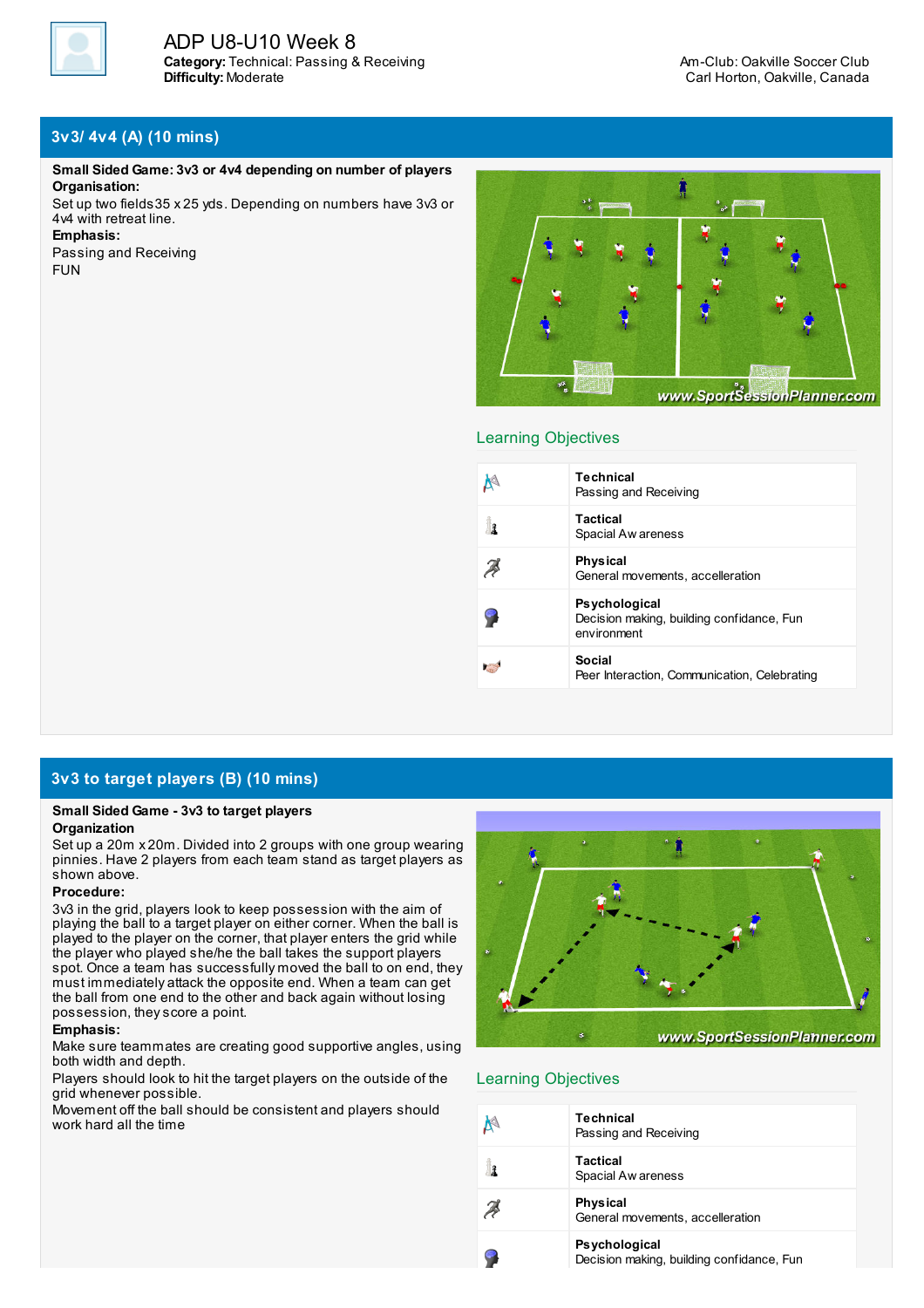|                         | environment                                            |  |
|-------------------------|--------------------------------------------------------|--|
| <b>Cardinal Company</b> | Social<br>Peer Interaction, Communication, Celebrating |  |

# **6V6 with Retreat Line (C) (10 mins)**

#### **6v6 with the Retreat Line.**

**Organization:**

Players placed on to a field 35 x 45 into 2 teams of 6. **Procedure:**

If the ball goes out of the field players can make the decision to either pass or dribblie in, Once the ball has been saved or gone out for a goal kick defendive team must retreat to the retreat line at half way.

Allow the players to play.



#### Learning Objectives

| Technical<br>Passing and Receiving                                        |
|---------------------------------------------------------------------------|
| <b>Tactical</b><br>Spacial Aw areness                                     |
| <b>Physical</b><br>General movements, accelleration                       |
| Psychological<br>Decision making, building confidance, Fun<br>environment |
| Social<br>Peer Interaction, Communication, Celebrating                    |

## **4v1 tennis (D) (10 mins)**

#### **4v1 Tennis**

#### **Organization:**

Players are divided in to 3 groups of 4 and placed inside an area as above The end zones are 20 x 15 and the middle zone is 5 x 20. The coach is positioned as shown with a supply of balls. **Procedure:**

Coach plays ball into any end zone (white is shown) The team in possession will look to keep possession of the ball and at the appropriate moment play a pass to the other team in the oppersite end zone to score a point. To start with the middle group can not intercept. If the ball is transfered another blue defender will go into defend and the player that was defending will move back to the middle zone. If the defending team wins the ball they must transfer the ball to the oppersite zone. The team that lost the ball now become the defending team.

**Progression:** Allow the middle players to intercept.

### **Coaching points:**

Accuracy of pass, Pace of pass, Part of foot/ball, Body position to receive and pass, Decision making.



### Learning Objectives

| <b>Technical</b><br>Passing and Receiving           |
|-----------------------------------------------------|
| <b>Tactical</b><br>Spacial Aw areness               |
| <b>Physical</b><br>General movements, accelleration |